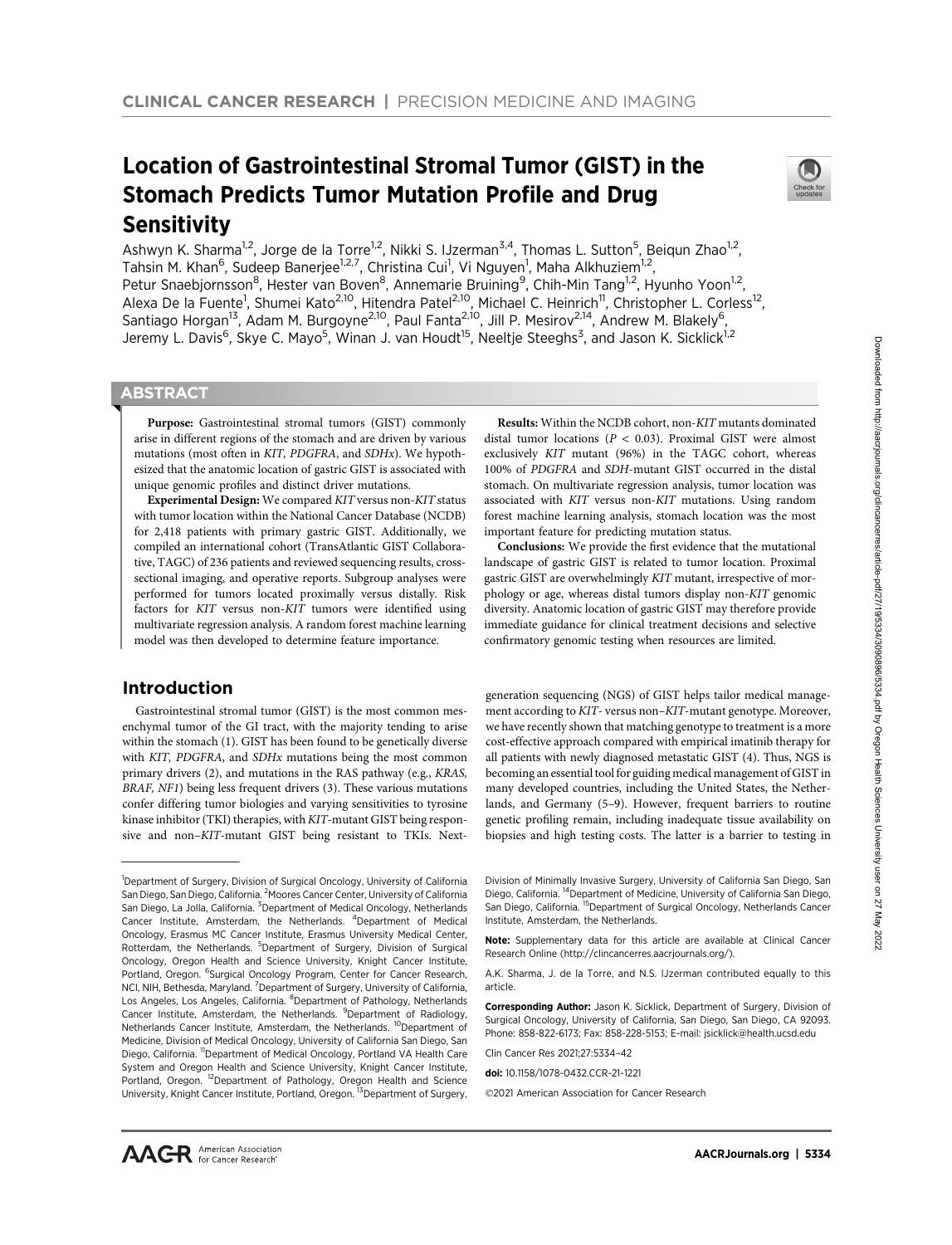## Translational Relevance

The genetic profile of gastrointestinal stromal tumors (GIST) can determine the treatment course, but only 1 in 4 GIST patients in the United States undergo tumor genomic testing. In other developed countries with universal health care systems and in developing countries, even fewer GIST patients have routine access to genomic testing despite having health care coverage or international patient assistance programs. Therefore, predictors of GIST genetic mutations may help inform early clinical decisions when genomic testing is not accesible. We now provide the first evidence that the mutational landscape of gastric GIST correlates with tumor location. Based on these results, gastric tumor location may predict the presence of KIT versus non-KIT mutations, which are associated with first-line therapy (imatinib) sensitivity versus resistance, respectively. Thus, our findings present a potential rapid and cost-effective approach for guiding initial GIST treatment or selective genomic testing when time, resources, and/or tissue samples are limited.

single-payer healthcare systems of developed countries (e.g., the United Kingdom, Israel, and Japan) and in developing countries, despite there being coverage for TKIs through universal health care systems or through programs like the Glivec International Patient Assistance Program (GIPAP; refs. 4, 10).

Previous genomic analyses have demonstrated that the anatomic location of malignancies, including gastric adenocarcinoma, colon cancer, and biliary tract cancers correlate with underlying driving genomic profiles (7, 11, 12). GIST mutation profiles have also previously been associated with different anatomic segments of the GI tract (i.e., stomach vs. small bowel vs. rectum). The most common driver mutations in gastric GIST are KIT exon 11, PDGFRA, and SDHx; the latter two mutations are almost exclusively found in tumors of gastric origin. In contrast, the small intestine has a greater incidence of KIT exon 9, BRAF and NF1 mutations, as well as gene fusions (13). These mutations are not evenly distributed along the small intestine. For example, our group first reported that the hepatoduodenal ligament is a "hot spot" for BRAF V600E and somatic NF1-mutant tumors (i.e., non-germline NF1 mutations without associated neurofibromatosis type-1; ref. 14). However, it remains unknown whether all gastric GIST-mutant subtypes are evenly distributed within the stomach. We assume that the metallic clinical set of the state of the state of the state of the state of the state of the state of the state of the state of the state of the state of the state of the state of the state of the stat

To date, there have been no studies that have examined whether GIST mutation profiles vary based on location within the stomach. We hypothesized that GIST arising from distinct regions of the stomach are associated with unique genomic profiles. We show that anatomic location of gastric GIST may predict the probability of KIT versus non-KIT mutations, which would help guide treatment decisions when there is a lack of access to genomic testing, lack of adequate tissue for genomic testing, or a need for immediate clinical decision-making that cannot wait for molecular testing results.

# Materials and Methods

## Patient selection and data

## NCDB cohort

A cohort study was conducted utilizing data from the American College of Surgeons National Cancer Database (NCDB). Patients with primary gastric GIST diagnosed between 2010 and 2016 were included  $(n = 2,418)$ . Exclusion criteria included unknown mutation status, multifocal GIST, and missing data on tumor location. Data on patient age, mutation status classification for KIT and PDGFRA, tumor size, mitotic index, and tumor location were retrospectively collected. Only deidentified data were utilized for this analysis; therefore, the need for institutional review board and informed consent was waived. Based on these preliminary findings, further studies were conducted utilizing data from a collaborative GIST database containing more granular clinical data.

#### TAGC cohort

An international, retrospective cohort study was conducted with 236 patients from the TransAtlantic GIST Collaborative (TAGC), which includes three specialized sarcoma centers [University of California San Diego (UCSD), Netherlands Cancer Institute (NKI), and Knight Cancer Institute at Oregon Health and Science University (OHSU)] following institutional review board approval (UCSD HRPP #141555/190358, NKI PTC14.0057, and OHSU 00020791, respectively). Patients diagnosed with gastric GIST between the years of 2001 and 2019 were included in the study. Patients were required to have available NGS results, and accessible preoperative and/or postoperative cross-sectional imaging and/or operative reports. Exclusion criteria included patients with multifocal GIST, or patients with very large GISTs replacing the majority of the stomach for which the exact location of the tumor could not be determined. An additional 15 patients were included as a run-on cohort (for a total of  $n = 251$ ) and included in some subsequent analyses.

Data on patient demographics (e.g., age at diagnosis, gender) and tumor characteristics (e.g., baseline tumor size, mitotic rate, cell morphology, and mutation status) were retrospectively collected. Risk at diagnosis was classified according to the modified NIH risk assessment scale. Mutation status classification was performed for known genomic drivers, including KIT, PDGRFA, SDHx, KRAS, BRAF, and NF1, as well as for additional cancer-associated genes, depending on the NGS panel used at each institution [UCSD: Foundation One, Tempus; OHSU: Genetrails Solid Tumor Panel, GIST Mutational Profile; NKI: KIT/PDGFRA Sanger sequencing 2009–2014, NGS (Illumina MiSeq) 2015–2019 with additional SDHB IHC if indicated]. Mutations that were deemed nonsynonomous were not included in further analyses. Patients without mutations in any of the above genes were labeled as unclassified (15). No patients had gene fusions.

## Assessment of tumor location NCDB cohort

Tumor location was classified into the following regions: cardia or fundus, anterior/posterior body, greater curvature or lesser curvature, and antrum or pylorus. This was determined by the ICD-O-3 Primary Site Code within the NCDB.

## TAGC cohort

Tumor locations were classified into six distinct regions: cardia, fundus, lesser curvature, greater curvature, anterior/posterior body, and antrum (including prepyloric region) in order to standardize assessments of tumor location. The primary differentiating factor between tumors of the gastric body was origination from the anterior or posterior gastric wall, rather than from the lesser/greater curvature. Tumor location and growth pattern (endophytic or bulging into the gastric lumen versus exophytic or bulging into the peritoneal cavity) were determined by review of cross-sectional imaging (UCSD: JdlT and JKS; NKI: WJH and NSIJ; OHSU: TLS and SCM) and operative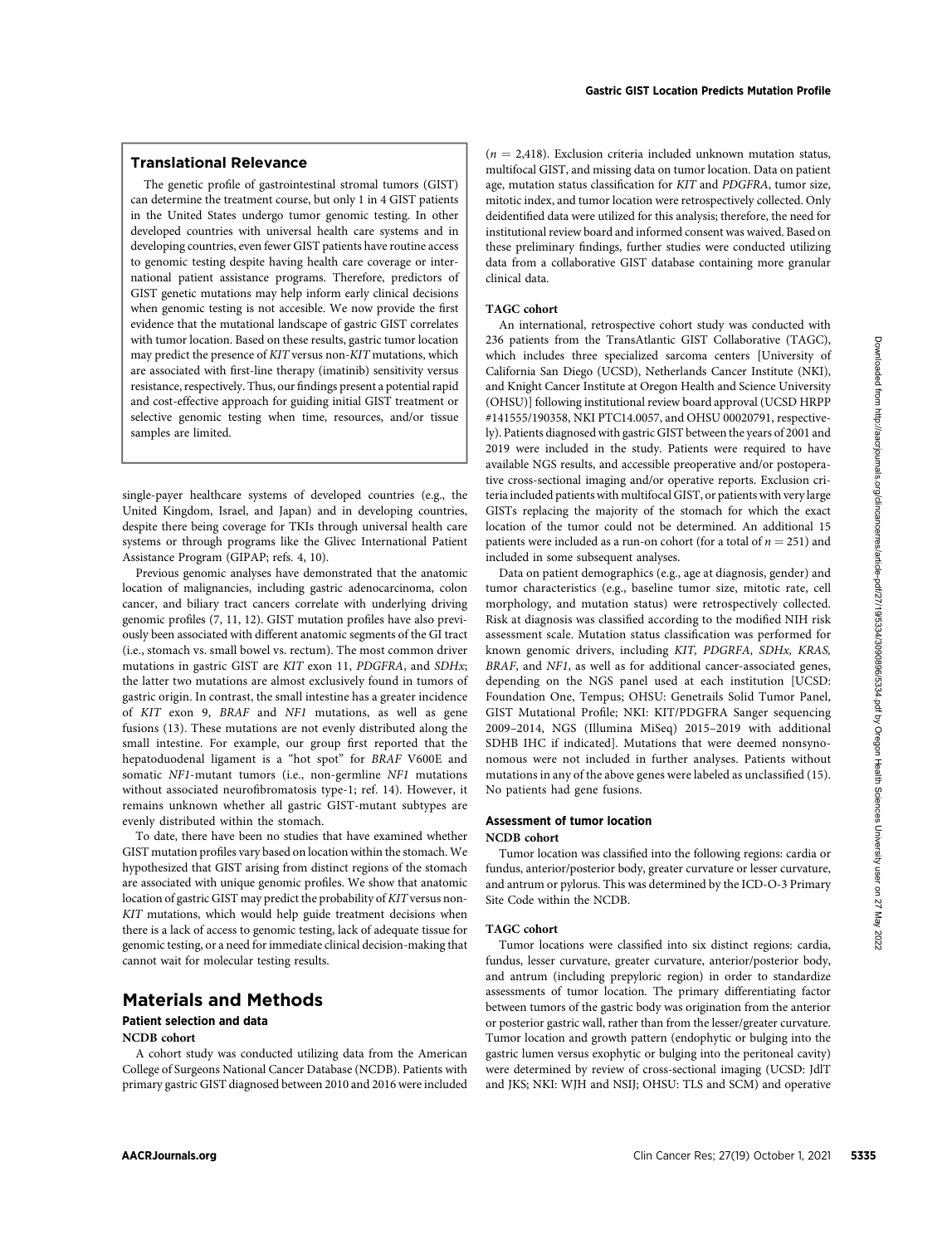notes (when available). Reviewers of imaging were blinded to patient mutational status.

## Statistical analysis

Baseline characteristics were tabulated for all 2,418 patients within the NCDB data set and 236 patients within the TAGC cohort. The association between KIT or non-KIT mutation status and tumor location was evaluated using Fisher exact tests and then corrected for multiple comparisons using the Holm correction. Within the NCDB cohort, a subgroup analysis was conducted for patients with documented results for both KIT and PDGFRA. This cohort was meant to approximate patients within the TAGC cohort who had all undergone testing for multiple genomic drivers through NGS.

Within the TAGC cohort, a subgroup analysis was conducted for patients with proximal versus distal tumors. Proximal tumors were defined as those within the cardia or fundus, whereas distal tumors involved those within the anterior/posterior body, lesser curvature, greater curvature, or antrum. These analyses were performed using Fisher exact and Mann–Whitney U tests.

In order to identify independent predictors of KIT mutation status, a multivariable regression analysis was performed. First, variables were selected based on clinical significance. Then, a univariable logistic regression was performed for each variable. Variables with a  $P < 0.20$  (a level set a priori) from the univariable analysis were then included in the multivariable logistic regression model. All analyses were performed by SPSS Statistics (IBM Corp, Version 25). Level of statistical significance was set as  $P < 0.05$ , and all statistical tests were two-sided.

#### Predictive machine learning model for GIST

We performed random forest analysis, a machine learning algorithm commonly utilized for developing classification models, to identify the feature importance of the risk factors identified during the logistic regression analysis. Feature importance identifies the most important variables based on their contribution to the predictive accuracy of the model. The model was developed in Python (version 3.7.8) using the scikit-learn (version 0.23.1) package. The model was created with 1,000 estimators and non-KIT mutants were assigned a class weight of 5, whereas KIT mutants were assigned a weight of 1 in order to train the model preferentially for non-KIT mutants. Age, tumor cell morphology (i.e., spindle, epithelioid, mixed), and location in the stomach were selected as features for the model to utilize. For this model, the original 236 gastric GIST patients were included, as well as 15 additional patients were included as a run-on cohort ( $n = 251$ ). The data set was randomly split into a training and testing subset, with 80% of patients in the training set and 20% in the testing set. The model was bootstrapped on multiple random samples obtained with replacement 50 times. Relative importance of the features was computed.

## Results

## NCDB cohort

We performed a retrospective cohort study using the National Cancer Database (NCDB) to correlate gastric GIST location and tumor mutational profile. The NCDB is a clinical oncology database sourced from hospital registry data that includes more than 70% of newly diagnosed cancer cases in the United States.

## Patient and tumor characteristics

A total of 2,418 eligible patients were identified and included in the NCDB analysis. The median age at diagnosis was 64 years (interquartile range, 56–74 years; Table 1). Most patients had tumors located in the anterior/posterior body, greater curvature (GC), or lesser curvature (LC;  $n = 1,379, 57\%)$  whereas a minority of patients had tumors located in the cardia or fundus ( $n = 785, 32\%$ ) or antrum or pylorus ( $n = 254, 11\%$ ).

#### Mutational and histopathologic profiles within the stomach

A majority of the tumors in this cohort were found to be less than 5 cm in size, and 73% of these tumors had a low mitotic rate (Table 1). Most notably, 89% ( $n = 2,162$ ) had only single gene KIT testing whereas 9.7% ( $n = 234$ ) had both KIT and PDGFRA mutation testing. A majority of gastric tumors had KIT mutations ( $n = 2,270, 94\%$ ) whereas a minority had PDGFRA mutations ( $n = 81, 3\%$ ), which are mutually exclusive with KIT mutations. A small subset were classified as KIT/PDGFRA wild-type (WT) GIST, lacking both KIT and PDGFRA mutations ( $n = 67, 3\%$ ).

In the overall NCDB cohort ( $n = 2,418$ ), the percentage of non–  $KIT$ -mutant tumors increased with more distal tumor locations ( $P <$ 0.005 for all comparisons; Supplementary Fig. S1). Because over 90% had only one gene tested, we performed a sub-analysis of 234 patients (10%) with both KIT and PDGFRA testing results. Forty-six percent had KIT mutations ( $n = 108$ ), 25% had PDGFRA mutations ( $n = 59$ ), and a subset were KIT/PDGFRA wild-type ( $n = 67, 29\%$ ). In patients with both KIT and PDGFRA testing, those with GISTs of the antrum/ pylorus and body/LC/GC were more likely to have non-KIT mutations  $(n = 26, 79\%; n = 77, 58\%$ , respectively) than GISTs of the cardia/ fundus ( $n = 23, 34\%$ ). The percentage of non-KIT mutants increased as tumor location became more distal, and this was significantly different between all locations after performing pairwise comparisons  $(P < 0.03$ for all comparisons; Fig. 1A).

## TAGC cohort

Based on results from the NCDB cohort, we next sought to validate these findings from the TAGC, a cohort pooled from three high-volume GIST centers—UCSD (USA), OHSU (USA), and The Netherlands Cancer Institute (NKI), the Netherlands that routinely perform tumor NGS.

#### Patient and tumor characteristics

In total, 236 eligible patients were identified and included in our analysis (NKI: 54%, UCSD: 25%, and OHSU: 21%). The median age at diagnosis was 62 years and 51% of patients were female (Table 1). The median baseline tumor size was 7.0 cm. At the time of diagnosis, 3% of patients were considered very low risk and 17% were considered low risk according to the modified NIH classification (16). Another 32% of patients were classified as high risk and 16% had metastatic disease at the time of diagnosis. The majority of GIST were localized to the distal portion (i.e., non-cardia/fundus) of the stomach (70%). In descending order, gastric GIST were located in the LC (28%), GC (24%), fundus (21%), and antrum (17%). In regard to tumor pathology, the majority demonstrated spindle cell morphology (72%), an exophytic growth pattern (60%), and a low baseline mitotic index (<5 mitoses per 5 mm<sup>2</sup>; 55%).

## Mutational and histopathologic profiles within the stomach

Patients with cardia/fundus tumors were more likely to have KIT-mutant GIST ( $n = 68, 96\%$ ). The percentage of non-KIT mutants was significantly different between all locations and increased as tumor location became more distal ( $P < 0.001$  for all pairwise comparisons; Fig. 1B). Figure 2 represents a comutation plot of all patients in the TAGC and represents a location-stratified overview of patient demographics, tumor clinicopathologic features, and driver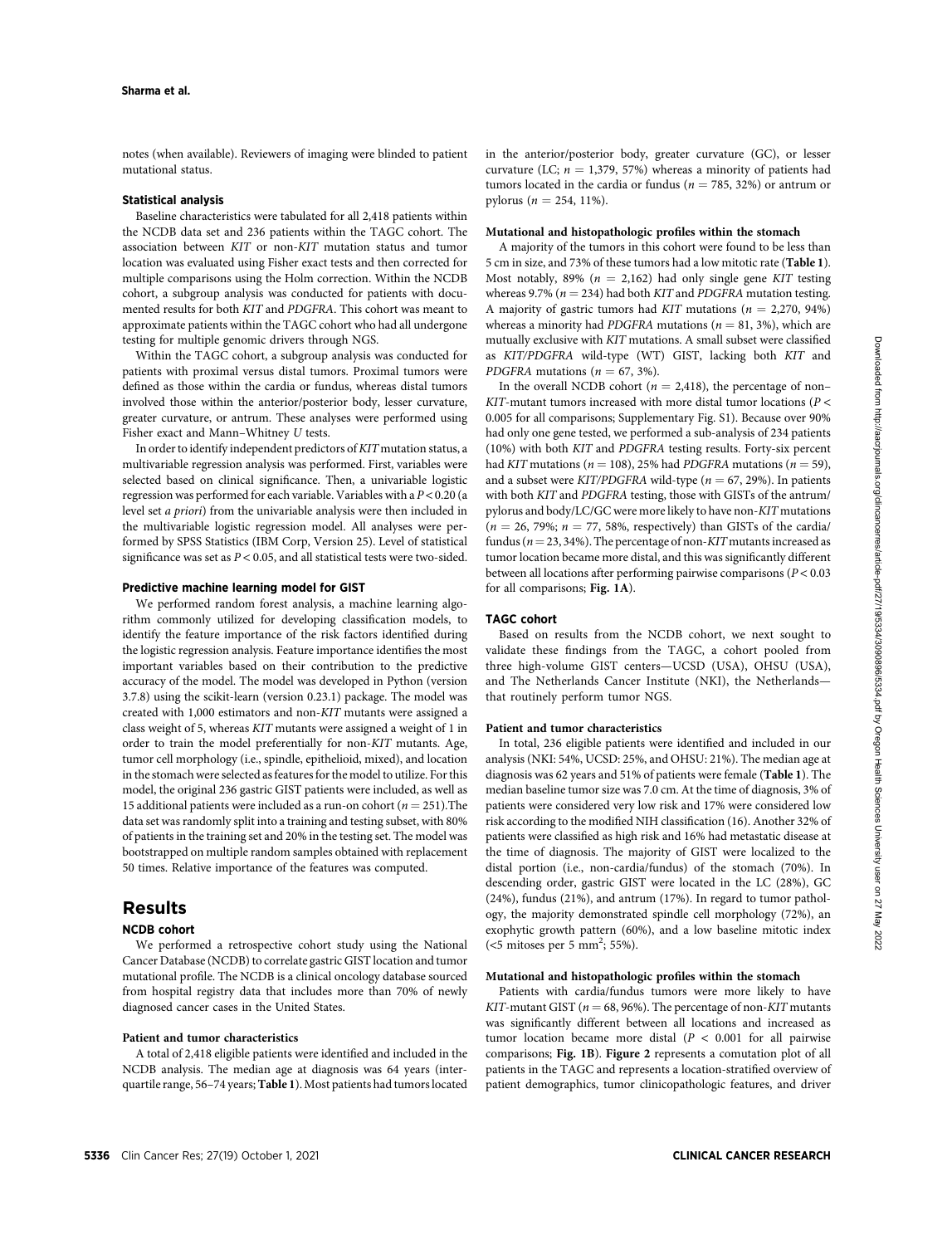## Table 1. Baseline characteristics of the NCDB and TAGC cohort with sub-analysis.

| <b>NCDB</b> cohort                                          |                         |                                                                                                                                                                                                                                                                                                                                                                                                                                                                                                                                                                                                                                                       | All<br>tumors           | <b>TAGC cohort</b>                                                                                                                                                                                                                                                                                                                                                                                                                                                                                                                             | Proximal<br>tumors     | <b>Distal</b><br>tumors                 |           |
|-------------------------------------------------------------|-------------------------|-------------------------------------------------------------------------------------------------------------------------------------------------------------------------------------------------------------------------------------------------------------------------------------------------------------------------------------------------------------------------------------------------------------------------------------------------------------------------------------------------------------------------------------------------------------------------------------------------------------------------------------------------------|-------------------------|------------------------------------------------------------------------------------------------------------------------------------------------------------------------------------------------------------------------------------------------------------------------------------------------------------------------------------------------------------------------------------------------------------------------------------------------------------------------------------------------------------------------------------------------|------------------------|-----------------------------------------|-----------|
| Characteristic                                              | Number (%)              | <b>Characteristic</b>                                                                                                                                                                                                                                                                                                                                                                                                                                                                                                                                                                                                                                 | $n = 236$               | <b>Characteristic</b>                                                                                                                                                                                                                                                                                                                                                                                                                                                                                                                          | $n=71$                 | $n = 165$                               | P value   |
| Age at diagnosis<br>Median [IQR]                            | 64.5 [56-74]            | Age at diagnosis<br>Median [IQR]                                                                                                                                                                                                                                                                                                                                                                                                                                                                                                                                                                                                                      | 62 [52-71]              | Age at diagnosis<br>Median [IQR]                                                                                                                                                                                                                                                                                                                                                                                                                                                                                                               | 57 [49-69]             | 63 [53-72]                              | 0.061     |
|                                                             |                         | Gender                                                                                                                                                                                                                                                                                                                                                                                                                                                                                                                                                                                                                                                |                         | Gender                                                                                                                                                                                                                                                                                                                                                                                                                                                                                                                                         |                        |                                         | 0.573     |
|                                                             |                         | Male                                                                                                                                                                                                                                                                                                                                                                                                                                                                                                                                                                                                                                                  | 116 (49.2)              | Male                                                                                                                                                                                                                                                                                                                                                                                                                                                                                                                                           | 37 (52.1)              | 79 (47.9)                               |           |
|                                                             |                         | Female                                                                                                                                                                                                                                                                                                                                                                                                                                                                                                                                                                                                                                                | 120 (50.8)              | Female                                                                                                                                                                                                                                                                                                                                                                                                                                                                                                                                         | 34 (47.9)              | 86 (52.1)                               |           |
| <b>Tumor size</b>                                           |                         | Tumor size (mm)                                                                                                                                                                                                                                                                                                                                                                                                                                                                                                                                                                                                                                       | 70 [43-112]             | Tumor size (mm)                                                                                                                                                                                                                                                                                                                                                                                                                                                                                                                                |                        | 60 [40-87] 70 [45-120] 0.054            |           |
|                                                             |                         | Median [IQR]                                                                                                                                                                                                                                                                                                                                                                                                                                                                                                                                                                                                                                          |                         | Median [IQR]                                                                                                                                                                                                                                                                                                                                                                                                                                                                                                                                   |                        |                                         |           |
| < 2 cm                                                      | 222 (9.2)               | <b>Location within stomach</b>                                                                                                                                                                                                                                                                                                                                                                                                                                                                                                                                                                                                                        |                         |                                                                                                                                                                                                                                                                                                                                                                                                                                                                                                                                                |                        |                                         |           |
| 2.1-5.0 cm                                                  | 828 (34.3)              | Cardia                                                                                                                                                                                                                                                                                                                                                                                                                                                                                                                                                                                                                                                | 22 (9.3)                |                                                                                                                                                                                                                                                                                                                                                                                                                                                                                                                                                |                        |                                         |           |
| > 5 cm                                                      | 934 (38.7)              | Fundus                                                                                                                                                                                                                                                                                                                                                                                                                                                                                                                                                                                                                                                | 49 (20.8)               |                                                                                                                                                                                                                                                                                                                                                                                                                                                                                                                                                |                        |                                         |           |
| Unknown                                                     | 429 (17.8)              | Lesser curvature                                                                                                                                                                                                                                                                                                                                                                                                                                                                                                                                                                                                                                      | 65 (27.5)               |                                                                                                                                                                                                                                                                                                                                                                                                                                                                                                                                                |                        |                                         |           |
| <b>Location within stomach</b>                              |                         | Greater curvature                                                                                                                                                                                                                                                                                                                                                                                                                                                                                                                                                                                                                                     | 57 (24.2)               |                                                                                                                                                                                                                                                                                                                                                                                                                                                                                                                                                |                        |                                         |           |
| Cardia/fundus                                               | 785 (32.5)              | Anterior/posterior body                                                                                                                                                                                                                                                                                                                                                                                                                                                                                                                                                                                                                               | 3(1.3)                  |                                                                                                                                                                                                                                                                                                                                                                                                                                                                                                                                                |                        |                                         |           |
| Body/GC/LC                                                  | 1,379 (57.0)            | Antrum                                                                                                                                                                                                                                                                                                                                                                                                                                                                                                                                                                                                                                                | 40 (16.9)               |                                                                                                                                                                                                                                                                                                                                                                                                                                                                                                                                                |                        |                                         |           |
| Antrum/pylorus                                              | 254 (10.5)              | Location subgroups <sup>c</sup>                                                                                                                                                                                                                                                                                                                                                                                                                                                                                                                                                                                                                       |                         |                                                                                                                                                                                                                                                                                                                                                                                                                                                                                                                                                |                        |                                         |           |
| <b>Gene testing</b>                                         |                         | Proximal                                                                                                                                                                                                                                                                                                                                                                                                                                                                                                                                                                                                                                              | 71(30)                  |                                                                                                                                                                                                                                                                                                                                                                                                                                                                                                                                                |                        |                                         |           |
| KIT only                                                    | 2,162 (89.4)            | <b>Distal</b>                                                                                                                                                                                                                                                                                                                                                                                                                                                                                                                                                                                                                                         | 165 (70)                |                                                                                                                                                                                                                                                                                                                                                                                                                                                                                                                                                |                        |                                         |           |
| PDGFRA only<br>Multigene <sup>a</sup>                       | 22 (0.9)                | <b>Baseline mitotic rate</b><br>Low (≤5/5 mm <sup>2</sup> )                                                                                                                                                                                                                                                                                                                                                                                                                                                                                                                                                                                           |                         | <b>Baseline mitotic rate</b><br>Low $(\leq 5/5$ mm <sup>2</sup> )                                                                                                                                                                                                                                                                                                                                                                                                                                                                              |                        |                                         | 0.09      |
| <b>Mutation status</b>                                      | 234 (9.7)               | High ( $>5/5$ mm <sup>2</sup> )                                                                                                                                                                                                                                                                                                                                                                                                                                                                                                                                                                                                                       | 130 (55.1)<br>58 (24.6) | High ( $>5/5$ mm <sup>2</sup> )                                                                                                                                                                                                                                                                                                                                                                                                                                                                                                                | 33 (46.5)<br>22 (31.0) | 97 (58.8)<br>36 (21.8)                  |           |
| KIT                                                         |                         | Unknown                                                                                                                                                                                                                                                                                                                                                                                                                                                                                                                                                                                                                                               |                         | Unknown                                                                                                                                                                                                                                                                                                                                                                                                                                                                                                                                        |                        |                                         |           |
| <b>PDGFRA</b>                                               | 2,270 (93.9)<br>81(3.3) | <b>Tumor cell morphology</b>                                                                                                                                                                                                                                                                                                                                                                                                                                                                                                                                                                                                                          | 48 (20.3)               | <b>Tumor cell morphology</b>                                                                                                                                                                                                                                                                                                                                                                                                                                                                                                                   | 16(22.5)               | 32 (19.4)                               | $<$ 0.001 |
| KIT/PDGFRA wild-type <sup>b</sup>                           | 67(2.8)                 | Spindle                                                                                                                                                                                                                                                                                                                                                                                                                                                                                                                                                                                                                                               | 168 (71.2)              | Spindle                                                                                                                                                                                                                                                                                                                                                                                                                                                                                                                                        | 61(85.9)               | 107 (64.9)                              |           |
| <b>Baseline mitotic rate</b>                                |                         | Epithelioid                                                                                                                                                                                                                                                                                                                                                                                                                                                                                                                                                                                                                                           | 24 (10.2)               | Epithelioid                                                                                                                                                                                                                                                                                                                                                                                                                                                                                                                                    | 1(1.4)                 | 23 (13.9)                               |           |
| Low (≤5/5 mm <sup>2</sup> )                                 | 1,770 (73.4)            | Mixed                                                                                                                                                                                                                                                                                                                                                                                                                                                                                                                                                                                                                                                 | 40 (16.9)               | Mixed                                                                                                                                                                                                                                                                                                                                                                                                                                                                                                                                          | 7(9.9)                 | 33 (20.0)                               |           |
| High ( $>5/5$ mm <sup>2</sup> )                             | 440 (0.182)             | Unknown                                                                                                                                                                                                                                                                                                                                                                                                                                                                                                                                                                                                                                               | 4 (1.7)                 | Unknown                                                                                                                                                                                                                                                                                                                                                                                                                                                                                                                                        | 2(2.8)                 | 2(1.2)                                  |           |
| Unknown                                                     | 203 (8.41)              | <b>Growth pattern</b>                                                                                                                                                                                                                                                                                                                                                                                                                                                                                                                                                                                                                                 |                         | Growth pattern                                                                                                                                                                                                                                                                                                                                                                                                                                                                                                                                 |                        |                                         | $<$ 0.001 |
|                                                             |                         | Endophytic                                                                                                                                                                                                                                                                                                                                                                                                                                                                                                                                                                                                                                            | 93 (39.4)               | Endophytic                                                                                                                                                                                                                                                                                                                                                                                                                                                                                                                                     | 40 (56.3)              | 53 (32.1)                               |           |
|                                                             |                         | Exophytic                                                                                                                                                                                                                                                                                                                                                                                                                                                                                                                                                                                                                                             | 142 (60.2)              | Exophytic                                                                                                                                                                                                                                                                                                                                                                                                                                                                                                                                      | 31 (43.7)              | 111(67.3)                               |           |
|                                                             |                         | Unknown                                                                                                                                                                                                                                                                                                                                                                                                                                                                                                                                                                                                                                               | 1(0.4)                  | Unknown                                                                                                                                                                                                                                                                                                                                                                                                                                                                                                                                        |                        | 1(0.6)                                  |           |
|                                                             |                         | <b>Mutation status</b>                                                                                                                                                                                                                                                                                                                                                                                                                                                                                                                                                                                                                                |                         | <b>Mutation status</b>                                                                                                                                                                                                                                                                                                                                                                                                                                                                                                                         |                        |                                         | $<$ 0.001 |
|                                                             |                         | KIT                                                                                                                                                                                                                                                                                                                                                                                                                                                                                                                                                                                                                                                   | 170 (72.0)              | KIT                                                                                                                                                                                                                                                                                                                                                                                                                                                                                                                                            | 68 (95.8)              | 102 (61.8)                              |           |
|                                                             |                         | PDGFRA                                                                                                                                                                                                                                                                                                                                                                                                                                                                                                                                                                                                                                                | 46 (19.5)               | PDGFRA                                                                                                                                                                                                                                                                                                                                                                                                                                                                                                                                         |                        | 46 (27.9)                               |           |
|                                                             |                         | SDHx (A/B/C/D)                                                                                                                                                                                                                                                                                                                                                                                                                                                                                                                                                                                                                                        | 15(5.9)                 | SDHx (A/B/C/D)                                                                                                                                                                                                                                                                                                                                                                                                                                                                                                                                 |                        | 15(8.5)                                 |           |
|                                                             |                         | NF1                                                                                                                                                                                                                                                                                                                                                                                                                                                                                                                                                                                                                                                   | 1(0.4)                  | Other <sup>d</sup>                                                                                                                                                                                                                                                                                                                                                                                                                                                                                                                             | 3(4.2)                 | 2(1.8)                                  |           |
|                                                             |                         | <b>KRAS</b>                                                                                                                                                                                                                                                                                                                                                                                                                                                                                                                                                                                                                                           | 1(0.4)                  |                                                                                                                                                                                                                                                                                                                                                                                                                                                                                                                                                |                        |                                         |           |
|                                                             |                         | Unclassified <sup>d</sup>                                                                                                                                                                                                                                                                                                                                                                                                                                                                                                                                                                                                                             | 3(1.6)                  |                                                                                                                                                                                                                                                                                                                                                                                                                                                                                                                                                |                        |                                         |           |
| <sup>a</sup> Includes NF1, KRAS, or unclassified mutations. |                         | <sup>a</sup> Multigene testing refers to those tested for both <i>KIT</i> and <i>PDGFRA</i> mutations.<br><sup>b</sup> No mutation was found, whereas patients were at least tested for <i>KIT</i> and <i>PDGFRA</i> mutations.<br><sup>c</sup> Proximal: cardia and fundus; distal: lesser curvature, greater curvature, anterior/posterior body, antrum.<br>mutations. Of the 236 GIST, most harbored KIT mutations ( $n = 170$ ,<br>72%). As expected, 98% of these patients harbored KIT exon 11 geno-<br>mic alterations (Table 2). Similar to the findings in NCDB, patients<br>were more likely to have non-KIT-mutant GIST within the antrum/ |                         | proximal tumors (68% vs. 44%, respectively, $P < 0.001$ ), which more<br>often had an endophytic growth pattern.<br>On univariate and subsequent multivariate logistic regression anal-<br>yses (Table 3), tumors were found to be significantly more likely to be                                                                                                                                                                                                                                                                             |                        |                                         |           |
| exon 18; Table 2) or $SDHx$ ( $n = 15, 6\%$ ) genes.        |                         | pylorus ( $n = 30, 75\%$ ) and the body/LC/GC ( $n = 33, 26\%$ ; Fig. 3).<br>Patients with cardia/fundus tumors were more likely to have<br>KIT-mutant GIST ( $n = 68$ , 96%). As expected, most non-KIT<br>mutations were in PDGFRA ( $n = 46$ , 20%; with 76% occurring in<br>Tumor location sub-analysis revealed that proximal tumors were<br>more likely to harbor spindle cell morphology compared with distal<br>tumors (86% vs. 65%, $P < 0.001$ ; Supplementary Fig. S2A). Distal<br>tumors tended to occur in both patients ≤40 and >40 years of age (79%                                                                                   |                         | KIT-mutant among patients ages >65 years [odds ratio (OR) 2.3, 95%<br>confidence interval (CI), 1.07-5.16, $P < 0.05$ ] and within proximal<br>tumors (OR 17.7, 95% CI, 3.91-80.55, P < 0.001). Furthermore, tumors<br>were significantly less likely to be KIT-mutant with an epithelioid<br>morphology (OR 0.04, 95% CI, 0.01-0.13, $P < 0.001$ ) or mixed cell<br>morphology (OR 0.11, 95% CI, 0.05-0.26, P < 0.001).<br>Machine learning model for GIST mutation profiling<br>The relative importance of all factors based on our previous |                        |                                         |           |
|                                                             |                         | vs. 69%, $P = 0.444$ ; Supplementary Fig. S2B). Moreover, distal tumors<br>were more likely to exhibit an exophytic growth pattern compared with                                                                                                                                                                                                                                                                                                                                                                                                                                                                                                      |                         | multivariate regression analysis was determined using an artificial<br>intelligence (AI) random forest machine learning algorithm (Fig. 4).                                                                                                                                                                                                                                                                                                                                                                                                    |                        |                                         |           |
| AACRJournals.org                                            |                         |                                                                                                                                                                                                                                                                                                                                                                                                                                                                                                                                                                                                                                                       |                         |                                                                                                                                                                                                                                                                                                                                                                                                                                                                                                                                                |                        | Clin Cancer Res; 27(19) October 1, 2021 |           |

## Machine learning model for GIST mutation profiling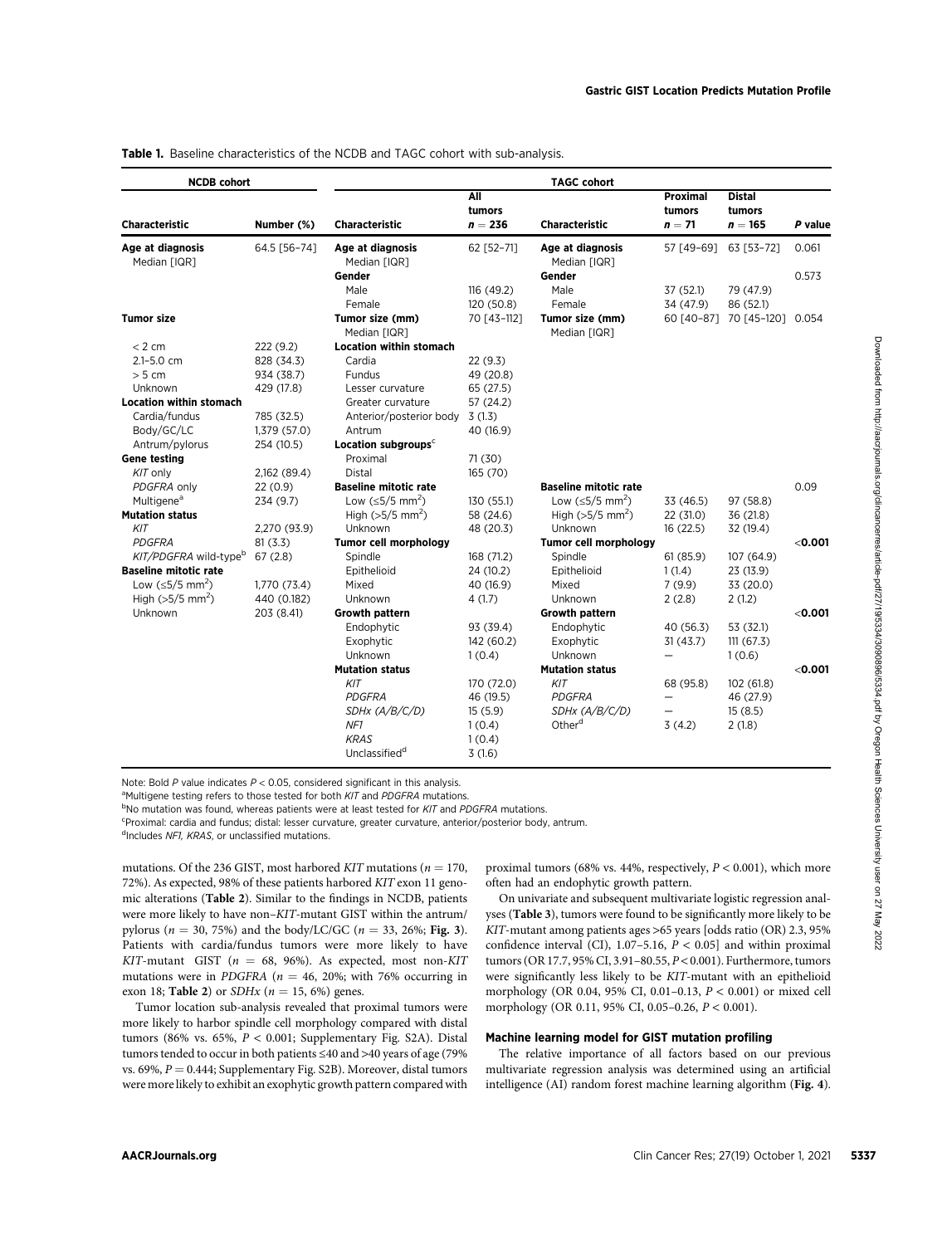

#### Figure 1.

KIT versus non-KIT mutation rates within the stomach. A, Bar graph representing analysis of 234 gastric GIST cases in the National Cancer Database (NCDB) with multigene genetic testing. Cases are stratified by stomach location and KIT mutation (black) versus non-KIT (gray) status. B, Bar graph representing analysis of 236 gastric GIST cases in the Collaborative Cohort (UCSD/NKI/OHSU) with genetic testing. Cases are stratified by stomach location and KIT mutation status.

The most important independent variable was tumor location (0.496). Age was found to have a minor level of importance (0.061). The model achieved an average accuracy of 83.3% for prediction of driver mutation using a testing cohort. In addition, because 72% of patients had KIT mutations, we also tested the model using only distal tumors (greater/lesser curvature and antrum), where only 62.5% of tumors were KIT positive. This yielded an average accuracy of 79.0% for prediction of driver mutation. Once again, location (0.389) and cell morphology (0.542) were considered important features (Fig. 4).

# **Discussion**

To our knowledge, this is the first study describing the correlation between gastric GIST location and the genomic profile of tumors, as well as the largest genomic analysis of resected gastric GIST. We initially evaluated a large, national cancer registry to test this hypothesis, and noted that there is an increasing proportion of non–KITmutant tumors more distally in the stomach. However, whereas

extensive, this cancer registry lacked granularity. The data set missed covariates needed for robust statistical modeling, including non-KIT and non-PDGFRA mutational status, as well as tumor cell morphology. To address these limitations, we created an international cohort, the TAGC, of 236 patients with resected gastric GIST from three highvolume centers. We classified the tumors based on reassessment of the exact location in the stomach, multigene mutational testing using NGS, and tumor histopathology. Our findings were consistent with those from the NCDB, and suggest mutation profiles of GIST are not evenly distributed. Tumors located in the proximal stomach were almost uniformly found to have a KIT mutation. Distal tumors were found to exhibit a more diverse and heterogeneous mutational profile, with greater incidence of PDGFRA and SDHx subunit mutations.

Classically, tumor morphology and patient age have been used to predict non-KIT mutations. Based on the findings mentioned above, we sought to predict KIT mutational status using an AI machine learning algorithm. Using tumor location in conjunction with patient age and tumor cell morphology under a random forest algorithm, we



#### Figure 2.

Somatic mutations in gastric GIST. Comutation plot from NGS of 236 gastric GISTs in the TAGC cohort (UCSD/NKI/OHSU). Data from three international institutions were pooled for analysis. Plot including patient demographics and tumor clinicopathologic features. Tumors are sorted according to gastric location.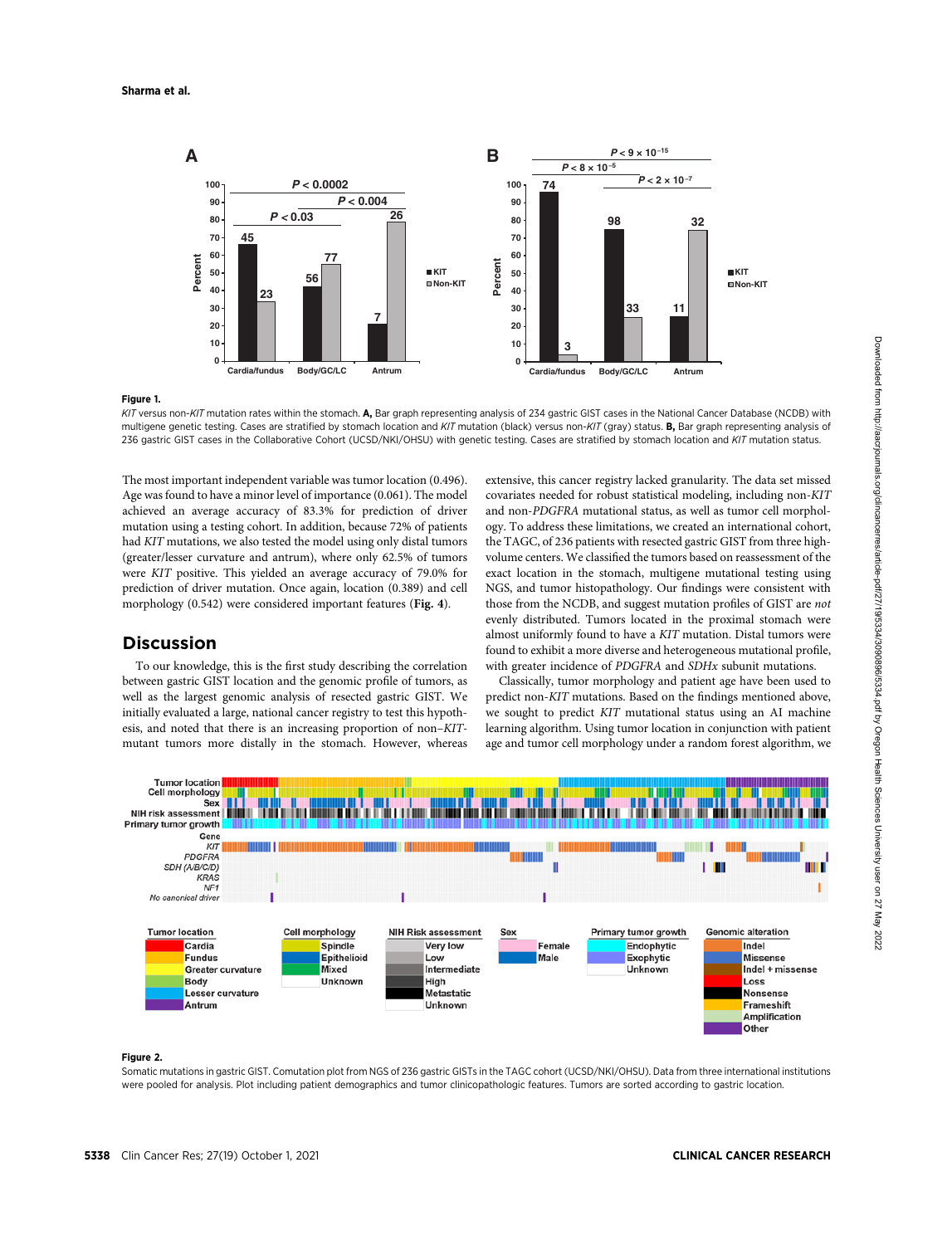| Cohort              | UCSD<br>$N$ (% for<br>each gene) | NKI<br>$N$ (% for<br>each gene) | OHSU<br>$N$ (% for<br>each gene) | Total<br>$N$ (% for<br>each gene) |
|---------------------|----------------------------------|---------------------------------|----------------------------------|-----------------------------------|
| KIT                 | 38 $(63.3)^a$                    | 99 (78.6)                       | 33 (66.0) <sup>b</sup>           | 170 (72.0)                        |
| Exon 11             | 37                               | 97                              | 32                               | 166                               |
| Exon 9              | 0                                | 2                               | 2                                | 4                                 |
| Exon 17             | 5                                | Ο                               | 0                                | 5                                 |
| Exon 13             | Ω                                | $\Omega$                        | 2                                | 2                                 |
| <b>PDGFRA</b>       | 11(18.3)                         | 22 (17.5)                       | 13 (26.0)                        | 46 (19.5)                         |
| Exon 18             |                                  | 19                              | 9                                | 35                                |
| Exon 12             | 4                                | 3                               | 3                                | 10                                |
| Exon 14             | Ω                                | 0                               |                                  |                                   |
| SDH (A/B/C/D)       | 8(13.3)                          | 4(2.4)                          | 3(6.0)                           | 15(6.4)                           |
| KRAS                | 1(1.7)                           | O                               | 0                                | 1(0.4)                            |
| NF1                 | 1(1.7)                           | Ω                               | ი                                | 1(0.4)                            |
| <b>Unclassified</b> | O                                | 2(1.5)                          | 1(2.0)                           | 3(1.3)                            |

Table 2. Exon data for TAGC cohort by driver mutation.

<sup>a</sup>Four KIT exon 11 have exon 17 mutations; 1 KIT exon 17 only; total of 38. <sup>b</sup>One KIT exon 11 also had exon 13 mutation; one KIT exon 13 only; total of 33.

were able to predict tumors as either KIT or non-KIT on testing data sets with an accuracy of approximately 83%. Interestingly, the model demonstrated that tumor location was the most important variable used to classify tumors as KIT versus non–KIT-mutant status compared with tumor morphology or age, with age having almost no importance in predicting mutational status. These findings therefore suggest that tumor location is a better predictor compared with tumor morphology or age. But, morphology still has important value in prediction. If used in conjunction with tumor location, they may lead to more accurate classification of GIST when genomic testing is unavailable. Overall, this model has potential to be expanded to allow for prediction of mutational profiles and aid in clinical decision-



## Figure 3.

Distribution of mutations in gastric GIST. Schematic of the stomach including the percent of tumors in each location and pie graphs representing the relative incidence of mutated genes in each location. Pie graph sizes correlate with the relative number of cases in each site.

making for guiding administration of targeted therapies, especially when mutation profiling may not be readily available. Thus, our findings now provide definitive evidence that there is a previously unappreciated correlation between location in the stomach and the likelihood of having a KIT-mutant versus non–KIT-mutant GIST, and can be easily utilized by clinicians to stratify patients into those who may require confirmatory molecular testing versus those who likely will respond well to imatinib or other adjuvant therapy.

There is mounting evidence that proper molecular matching of TKIs to GIST is associated with improved outcomes. In addition, for many non-KIT GIST, there are no current established adjuvant therapy regimens, and molecular matching of TKIs with genotyping becomes even more important to avoid overtreatment for patients who cannot benefit from imatinib or other TKIs. However, barriers to tumor genomic profiling remain a significant issue. A recent study by Florindez and Trent assessed KIT mutation testing in 3,866 patients using the Surveillance Epidemiology and End Results (SEER) database (2010–2015; ref. 17). Although targeted therapy in the metastatic setting was associated with improved overall survival, only 26.7% of patients underwent testing. Moreover, in many resource-limited developed countries with single-payer healthcare systems where there is a lack of national health insurance coverage for molecular testing, this may not be possible at all (18). This disparity is further exaggerated in developing countries. The unfortunate reality is that despite the benefits of molecular testing, the vast majority of patients with GIST do not undergo testing, and many will undergo therapy with imatinib or other unmatched TKIs, which may lead to unnecessary risk to the patient without any perceivable benefits.

Recently, Sicklick's group reported development of a Markov model to compare the cost-effectiveness of genomic testing and tailored firstline therapy compared with empirical imatinib therapy among patients with a new diagnosis of metastatic GIST (4). Based on this modeling, therapy directed by genomic testing remained cost-effective for testing costs up to \$3,730. Although ideally every patient diagnosed with GIST would be able to undergo molecular testing, these barriers mentioned above make this difficult to achieve, and therefore, there is an important need to stratify which patients require confirmatory testing. The findings reported in the current study have potential for immediate application in clinical practice because age, location, and tumor cell morphology will be available for any core-needle biopsyproven GIST or any resected gastric GIST to help guide appropriate neoadjuvant and adjuvant therapy. Other clinical applications include cases where the diagnosis of GIST is secured through a fine-needle aspiration, which may produce inadequate tissue for genomic testing and require an invasive and expensive repeat core-needle biopsy, or cases when there is a need for timely clinical decision-making that cannot wait for several weeks to obtain molecular testing results. Thus, in many cases, a cheap and easy surrogate for tumor genomic sequencing would be critical for making educated decisions about prescribing imatinib only to patients with a high likelihood of a KITmutant GIST. ANO  $\alpha = 0.02$  October 1, 2021 5339 Download from http://aacricle-particle-particle-particle-particle-particle-particle-particle-particle-particle-particle-particle-particle-particle-particle-particle-particle-particle-pa

For example, a 50-year-old with a mixed epithelioid–spindeloid GIST in the antrum that expresses SDHB is highly likely (i.e., 75%) to have a non–KIT-mutant (i.e., PDGFRA D842V) GIST that is completely imatinib resistant. This patient could be identified and undergo tumor genomic testing on a selective basis before initiating any systemic treatment. In fact, not only are KIT mutations rare in the antrum and distal stomach, but our data also demonstrate a more diverse and heterogeneous mutational landscape for these tumors, many of which are likely resistant to standard empiric imatinib therapy. On the other hand, a 50-year-old with any morphology GIST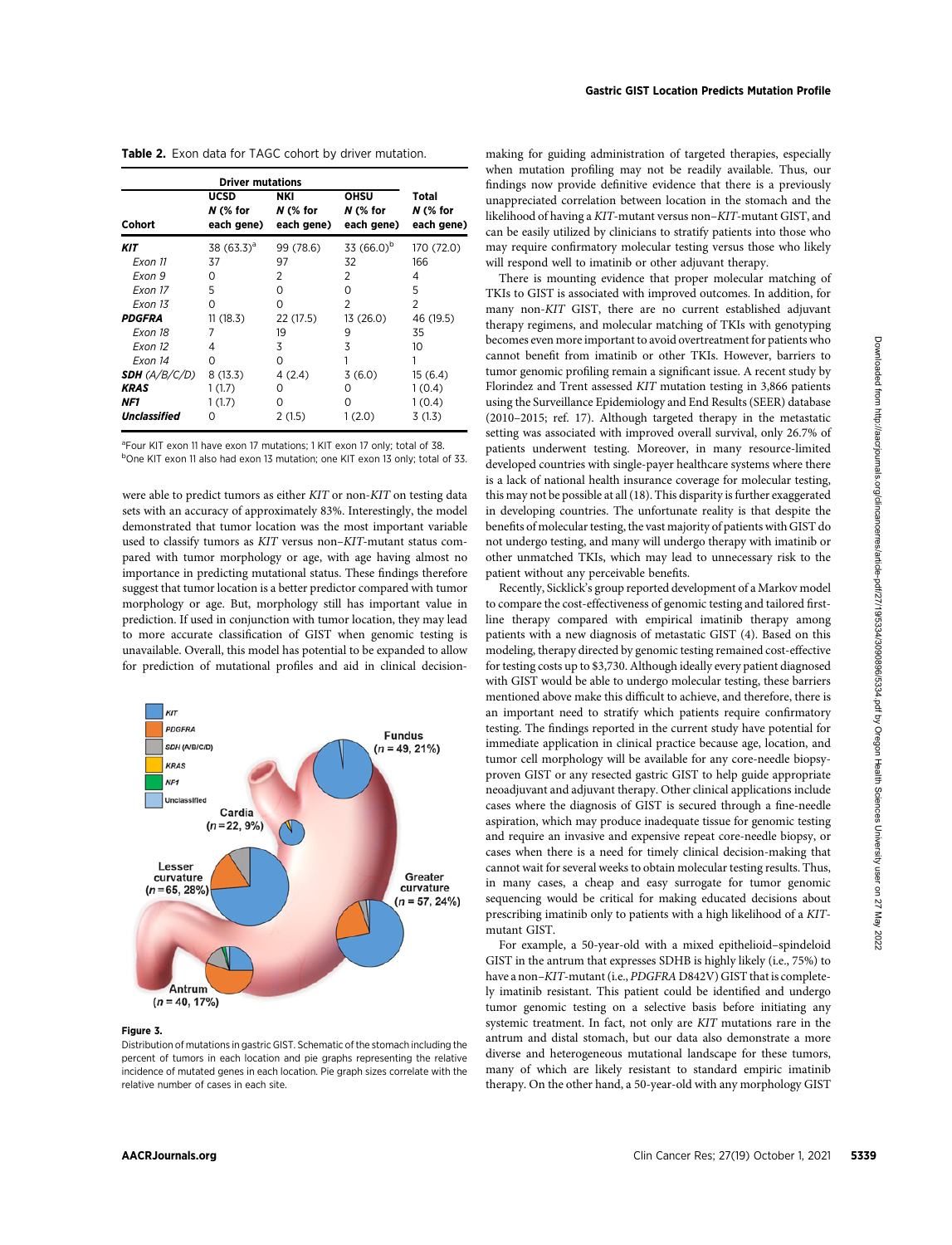|                                 | <b>Univariable</b> |                 |                        | <b>Multivariable</b> |                 |                        |  |
|---------------------------------|--------------------|-----------------|------------------------|----------------------|-----------------|------------------------|--|
| <b>Characteristic</b>           | regression         | 95% CI          | P value                | regression           | 95% CI          | P value                |  |
| Age at diagnosis                |                    |                 |                        |                      |                 |                        |  |
| $\leq$ 65 years                 | Reference          |                 |                        |                      |                 |                        |  |
| >65 years                       | 1.500              | $0.822 - 2.737$ | 0.186 <sup>a</sup>     | 2.343                | 1.065-5.157     | 0.034 <sup>b</sup>     |  |
| <b>Tumor size</b>               |                    |                 |                        |                      |                 |                        |  |
| $\leq 7$ cm                     | Reference          |                 |                        |                      |                 |                        |  |
| $>7$ cm                         | 1.029              | $0.581 - 1.821$ | 0.923                  |                      |                 |                        |  |
| Gender                          |                    |                 |                        |                      |                 |                        |  |
| Male                            | Reference          |                 |                        |                      |                 |                        |  |
| Female                          | 1.048              | $0.594 - 1.851$ | 0.871                  |                      |                 |                        |  |
| <b>Location</b>                 |                    |                 |                        |                      |                 |                        |  |
| Proximal                        | 14.000             | 4.244-46.397    | $<$ 0.001 <sup>a</sup> | 17.735               | 3.905-80.550    | $<$ 0.001 <sup>b</sup> |  |
| <b>Distal</b>                   | Reference          |                 |                        |                      |                 |                        |  |
| <b>Growth pattern</b>           |                    |                 |                        |                      |                 |                        |  |
| Endophytic                      | Reference          |                 |                        |                      |                 |                        |  |
| Exophytic                       | 0.756              | $0.419 - 1.367$ | 0.355                  |                      |                 |                        |  |
| Mitotic rate                    |                    |                 |                        |                      |                 |                        |  |
| Low (≤5/5 mm <sup>2</sup> )     | Reference          |                 |                        |                      |                 |                        |  |
| High ( $>5/5$ mm <sup>2</sup> ) | 1.320              | $0.657 - 2.649$ | 0.435                  |                      |                 |                        |  |
| Cell morphology                 |                    |                 |                        |                      |                 |                        |  |
| Spindle                         | Reference          |                 | $<$ 0.001 <sup>a</sup> |                      |                 | $<$ 0.001 <sup>b</sup> |  |
| Epithelioid                     | 0.029              | 0.009-0.092     |                        | 0.038                | $0.011 - 0.134$ |                        |  |
| Mixed                           | 0.106              | $0.049 - 0.229$ |                        | 0.111                | $0.047 - 0.261$ |                        |  |

Table 3. Model to identify independent predictors for oncogenic KIT versus non-KIT mutations.

<sup>a</sup>Variables with a P value < 0.2 were included in the multivariable regression analysis.

 $b$ Variables with a P value <0.05 were considered significant in multivariable analysis.

in the cardia or fundus that expresses SDHB is almost guaranteed (i.e., 98%) to be KIT exon 11 mutant and be imatinib sensitive. In the case of aggressive disease biology, we would readily start this patient on imatinib therapy while waiting 3–6 weeks for their tumor sequencing. For the other former patient with the antral GIST, we would not immediately start treatment but rather wait for molecular testing, because they are more likely to have toxicity (i.e., harm) than response (i.e., benefit). In other words, our findings have important implications for not just administering the "right" drug, but also for not administering the "wrong" drug to patients. Especially outside the United



#### Figure 4.

Feature importance for GIST. Feature importance based on random forest machine learning algorithm using all tumors in all locations (green) and based on only distal tumors (blue; includes lesser curvature, greater curvature, and antrum).

States, this straightforward and cost-effective clinical finding, which strongly correlates to genomic status, can help guide treatment decisions and the pursuit of confirmatory genomic testing for PDGFRA and SDH mutations in perhaps a more cost-conscious manner. Although this clinical decision support has the potential to be effective, ultimately, with larger patient numbers, machine learning algorithms, such as the one developed in this study, offer the potential to significantly aid with clinical decision support for GIST patients.

In addition, our findings raise biological questions regarding the origins of GIST. GIST is thought to originate from the interstitial cells of Cajal (ICC). These cells function as intestinal pacemaker cells, which regulate motility throughout the entire GI tract. The regional distribution of ICCs in the stomach has previously been investigated, noting that at least two subtypes are present, namely, an ICC-MY subtype in the myenteric plexus region, and a second population, which is distributed outside the myenteric region and is abundant in deep muscular plexus through the muscle layers (ICC-IM; ref. 19). These ICCs are found ubiquitously in human stomach, though the density of ICC was significantly lower in the muscularis mucosa of both fundus and body, whereas higher in the submucosa of gastric fundus (19). But, there is new evidence that there may be alternative cells of origin for GIST. Ricci and colleagues demonstrated that an interstitial cell type, the telocyte, also thought to be involved in neurotransmission, may be implicated in PDGFRA-mutant GIST (20). In addition, a more recent study has demonstrated that smooth muscle cells are capable of resulting in BRAF-mutated GIST in mouse models, suggesting a third potential cell of origin for GIST (21). Given the emerging evidence of several potential GIST cells of origin, we hypothesized that it may be possible that different gastric locations have unique predispositions to driver mutations. Thus, GIST arising from distinct regions of the stomach may possess unique genomic profiles, which predict drug sensitivities. Our findings give possible credence to this hypothesis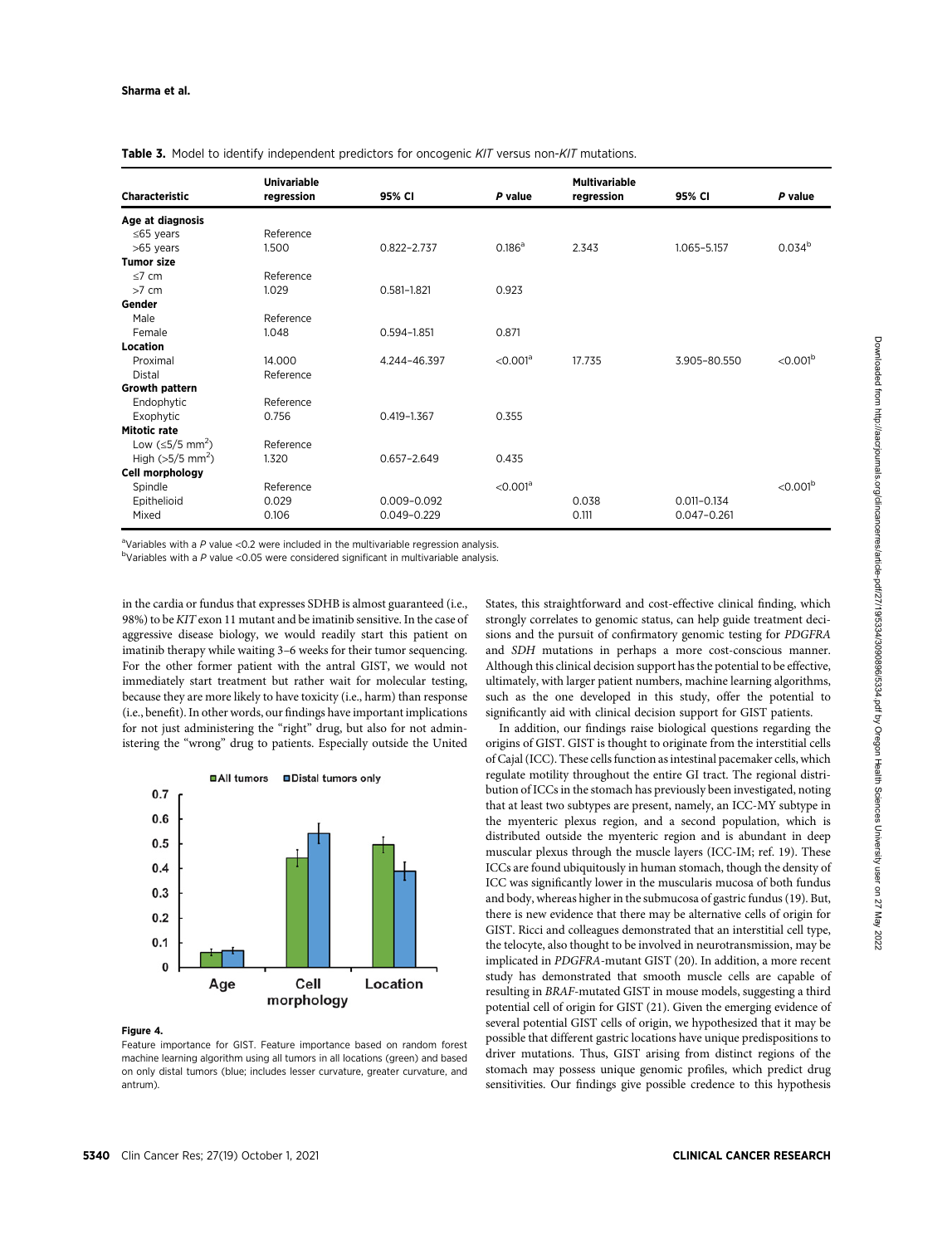given the nonhomogenous distribution of driver mutations throughout the stomach.

There are a few limitations of our current study. Both the NCDB and TAGC cohorts were retrospective studies that were subject to missing data for a small subset of patients. There were some limitations in mutational testing in the NCDB cohort. First, mutational testing was only recently incorporated into the data set in 2010, and thus only patients since 2010 have been included. Second, a vast majority of patients only underwent KIT without PDGFRA testing, likely contributing to the very low rate of PDGFRA mutations in the overall data set. When looking at patients who underwent PDGFRA testing, the rate  $(\sim)31\%$  more closely resembles the TAGC cohort and other previously established rates. In addition, despite having a standardized system for identifying tumor location within the NCDB cohort, there is a strong possibility of interobserver variability. Finally, the NCDB data set only collects data on "malignant" tumors, and thus there may be concern that this data set could be biased by excluding GIST that have very low or low risk of recurrence and therefore would not be representative of gastric GIST. However, in our analysis, more than 40% of GIST within the NCDB were < 5 cm in size, and nearly 75% of these tumors had low mitotic indices, consistent with GIST with lower risk of recurrence, which suggests that the data set is representative of the spectrum of disease. For our TAGC data set, we developed a standard approach to determine location. One important limitation is that the NCDB data set is a collection of nationwide cases throughout the country and represents approximately 70% of all newly diagnosed cancers in the United States. Therefore, it is possible that a proportion of the patients in the TAGC cohort may be included in the NCDB data set as well. However, it is impossible to ascertain which cases, if any, were in both the NCDB and TAGC cohorts. Regardless, the majority of institutional cases were comprised of patients from the Netherlands and would therefore not be included in the NCDB. Additionally, the cohort in this study has a fairly high proportion of patients with SDHx mutations and a relatively low number of lowrisk GIST. This can be attributed to referral bias as many patients with SDHx mutations are ultimately referred to specialized, tertiary care centers with multidisciplinary expertise in GIST/sarcoma, such as the ones included in this study. Finally, whereas our machine learning model works well, it is limited by the relatively small sample size of our cohort. AACR of the time in the statistics are not the statistics are not the statistical points of the statistical points of the statistical points of the statistics are not the statistics and the statistics are not the statis

To our knowledge, this is the first study describing the anatomic– genomic landscape of gastric GIST, as well as characterizing the largest cohort of gastric GIST evaluated with NGS. We discovered that proximal gastric GIST were overwhelmingly KIT mutant irrespective of tumor cell morphology and patient age, whereas tumors arising in the distal stomach displayed much more genomic diversity that is associated with tumor cell morphology and patient age. These findings suggest that gastric GIST is not a homogeneous disease and that distinct regions of the stomach carry varying risk of developing certain GIST subtypes with unique drug-sensitivity/ resistance profiles. Based on these findings, tumor location, tumor cell morphology, and patient age may help to (i) guide NGS in resource-limited practice settings, (ii) prompt NGS prior to initiating neoadjuvant or adjuvant imatinib therapy (especially in cases where there is a high likelihood of a non-KIT mutation), and (iii) to alert physicians to cases with a higher potential of non– KIT-mutant GIST (including germline SDHx-mutant GIST with implications for familial genetic counseling and development of paraganglioma). In the future, it will be important to validate our findings in a larger cohort, which will allow for more sophisticated machine learning models and development of more precise prediction tools.

## Authors' Disclosures

A.K. Sharma reports grants from NIH Cancer Therapeutics (CT2) Training Fellowship during the conduct of the study. P. Snaebjornsson reports other support from MSD, Bayer, and MEDtalks outside the submitted work. S. Kato reports that he serves as a consultant for Foundation Medicine, NeoGenomics, and CureMatch; receives speaker's fee from Roche; serves on the advisory board for Pfizer; and has research funding from ACT Genomics, Sysmex, Konica Minolta, and OmniSeq. M.C. Heinrich reports personal fees from Novartis, Deciphera, and Blueprint Medicines, as well as grants from Department of Veterans Affairs during the conduct of the study; in addition, M.C. Heinrich has a patent for Treatment of GIST issued, licensed, and with royalties paid from Novartis. S. Horgan reports personal fees from Stryker, Ethicon, and Intuitive outside the submitted work. A.M. Burgoyne reports personal fees from Deciphera, Genentech, and Exelixis outside the submitted work. N. Steeghs reports other support from multiple entities outside the submitted work. J.K. Sicklick reports other support from Amgen Pharmaceuticals and Foundation Medicine during the conduct of the study; J.K. Sicklick also reports personal fees from Deciphera, Foundation Medicine, F. Hoffman-La Roche, Merck, MJH Life Sciences, and QED Therapeutics, as well as other support from Personalis outside the submitted work. No disclosures were reported by the other authors.

#### Authors' Contributions

A.K. Sharma: Data curation, formal analysis, visualization, methodology, writing– original draft, writing–review and editing. J. de la Torre: Data curation, investigation, visualization, writing–original draft, writing–review and editing. N.S. IJzerman: Conceptualization, data curation, investigation, writing–review and editing. T.L. Sutton: Data curation, software, investigation, writing–review and editing. B. Zhao: Software, formal analysis. T.M. Khan: Resources, data curation, writing– review and editing. S. Banerjee: Data curation, writing–review and editing. C. Cui: Formal analysis, visualization, writing–original draft, writing–review and editing. V. Nguyen: Writing–review and editing. M. Alkhuziem: Writing–review and editing. P. Snaebjornsson: Data curation, writing–review and editing. H. van Boven: Data curation, writing–review and editing. A. Bruining: Writing–review and editing. C.-M. Tang: Writing–review and editing. H. Yoon: Writing–review and editing.A. De la Fuente: Data curation, writing–original draft. S. Kato: Data curation, writing–review and editing. H. Patel: Data curation, writing–review and editing. M.C. Heinrich: Supervision, funding acquisition, writing–review and editing. C.L. Corless: Supervision, writing–review and editing. S. Horgan: Data curation, writing–review and editing. A.M. Burgoyne: Formal analysis, writing–review and editing. P. Fanta: Data curation, writing–review and editing. J.P. Mesirov: Supervision, writing–review and editing. A.M. Blakely: Resources, data curation, supervision, writing–review and editing. J.L. Davis: Data curation, supervision, writing– review and editing. S.C. Mayo: Data curation, supervision, writing–review and editing. W.J. van Houdt: Data curation, supervision, writing–review and editing. N. Steeghs: Conceptualization, resources, data curation, writing–review and editing. J.K. Sicklick: Conceptualization, resources, data curation, supervision, project administration, writing–review and editing.

## Acknowledgments

We appreciate funding support from the Surgical Society of the Alimentary Tract (SSAT) Mentored Research Award (S. Banerjee), NIH T32 CA121938 Cancer Therapeutics (CT2) Training Fellowship (S. Banerjee and A.K. Sharma), NIH U24 CA248457 (J.P. Mesirov), NIH U01 CA184898 (J.P. Mesirov), Lighting the Path Forward for GIST Cancer Research (J.K. Sicklick), GIST Cancer Research Fund (M.C. Heinrich and C.L. Corless), The David Foundation (J.K. Sicklick and M.C. Heinrich), VA Merit Award Grant (M.C. Heinrich, 2I01BX000338-05), NIH R01 CA226803 (J.K. Sicklick), and FDA R01 FD006334 (J.K.Sicklick and A.M. Burgoyne). We appreciate our insightful discussions with GIST patient advocates, Sarah Rothschild and Peter Knox of the GIST Life Raft Group, regarding inequities in GIST care globally. This study has been presented in part at the Connective Tissue Oncology Society (CTOS) Meeting in Tokyo, Japan, on November 15, 2019.

The costs of publication of this article were defrayed in part by the payment of page charges. This article must therefore be hereby marked advertisement in accordance with 18 U.S.C. Section 1734 solely to indicate this fact.

Received April 1, 2021; revised June 11, 2021; accepted July 26, 2021; published first July 29, 2021.